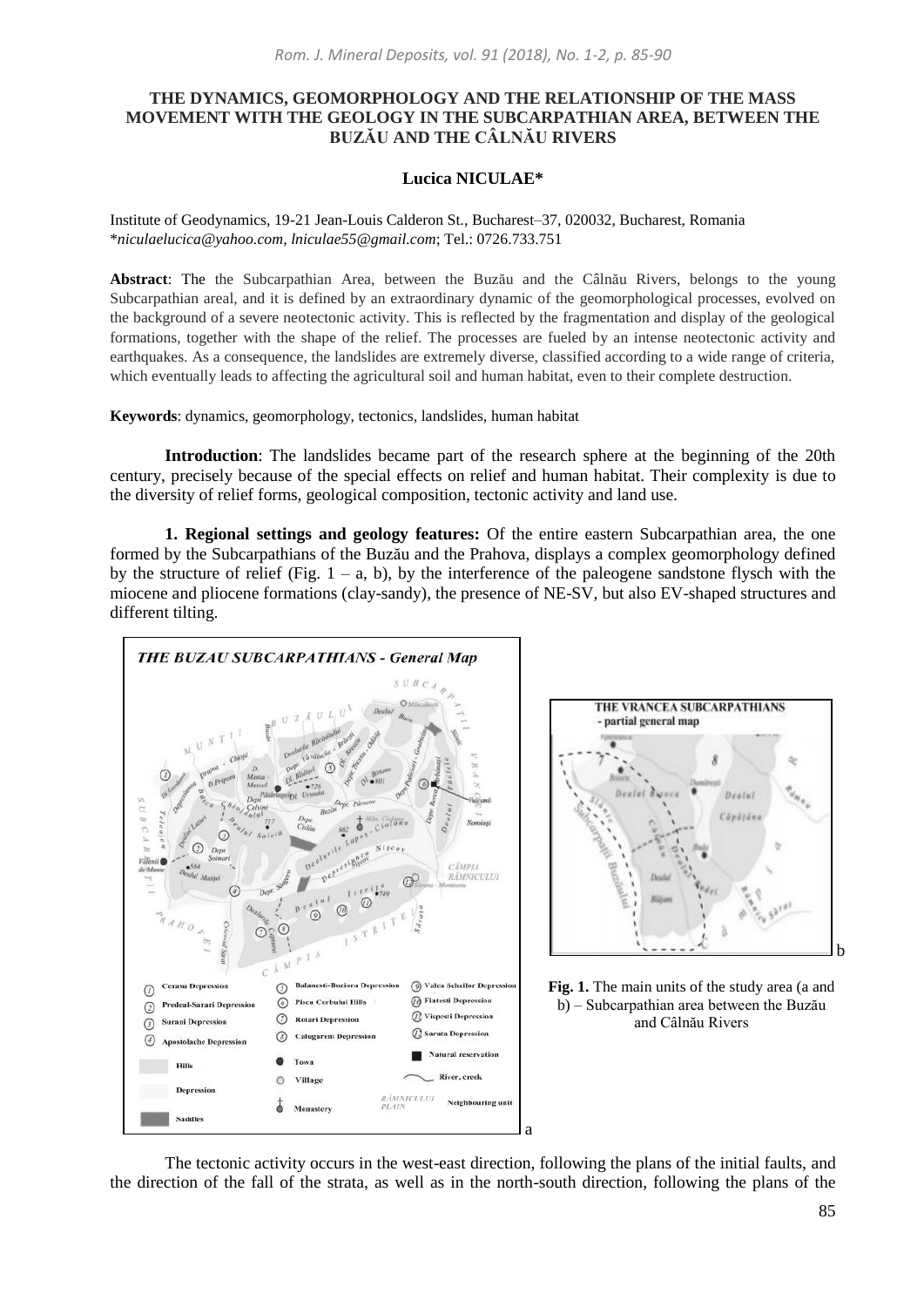secondary faults, perpendicularly or obliquely oriented on the original ones. The Buzău Valley is outlined on the newest system of faults reflected by the particularly sinuous aspect of the main bed. The relief within the sub-Carpathian area, between the Câlnau and the Buzău Rivers, is characterized by a great variety of relief the outcome of the tectonic processes that have affected the regional and local geological formations.

As a result, the hydrographic network created depressions on syncline and narrowings on the anticline, causing high values of relief energy. Also, there is a varied dynamic in both the slopes, the creation of a terraced relief, and in the low rivers, through the creation of large meadows and accelerated bed processes.

The relief developed on the marlstone and clays is perhaps the largest spread, the weight of these litofacies being important in the petrographic mosaic existing in the Subcarpathians. The clays are plastic rocks with a very high porosity and absorption degree, impermeable due to the material made up of fine granules, called pellets, with a diameter of less than 0.039 mm, which causes their cementation or consolidation (Ene, 2005). Depending on the dominant material, we can encounter sandy clays, clay and charcoal. Marlstones are characterized by increased hardness compared to clays, being rocks of transition between clays and limestones; may be marl itself, marl-lime, sandy marl (Fig. 2).



**Fig. 2** Lithological map of the study area – Subcarpathian area between the Buzău and Câlnău Rivers (data processing in ArcGis software)

Ages: *Quaternary* (qp1, qp2+3, qh1, qh2), *Pliocene* (m, p, p-dc, dc, lv), *Miocene* (to), *Upper and Lower Paleogene* (Oligocene – lf-ch, aq, bd, he), *Cretaceous*  $(sn+d, sm)$ 

**2. Material**s: The analysis of the land movements in the Buzău Subcarpathians area, between the Buzău and the Cîlnău Rivers, was based on two types of activities:

- in the office, including the extraction of information from topographic maps at 1: 25,000 scale, topographic blueprints, aerial images or from certain software like Google Earth, and

- in the field, including the observation, recording and monitoring (limited by the financial and material support).

Subsequently, the information was centralized in the form of thematic maps designed by the ArcGis software package.

**3. Methods and results**: The methods of study were varied, conditioned by the physicogeographic features of the analyzed space, and by the logistic support available. For example, the Varnes classification system (Fig. 3) has been used, which divides the movements into 6 categories: falls,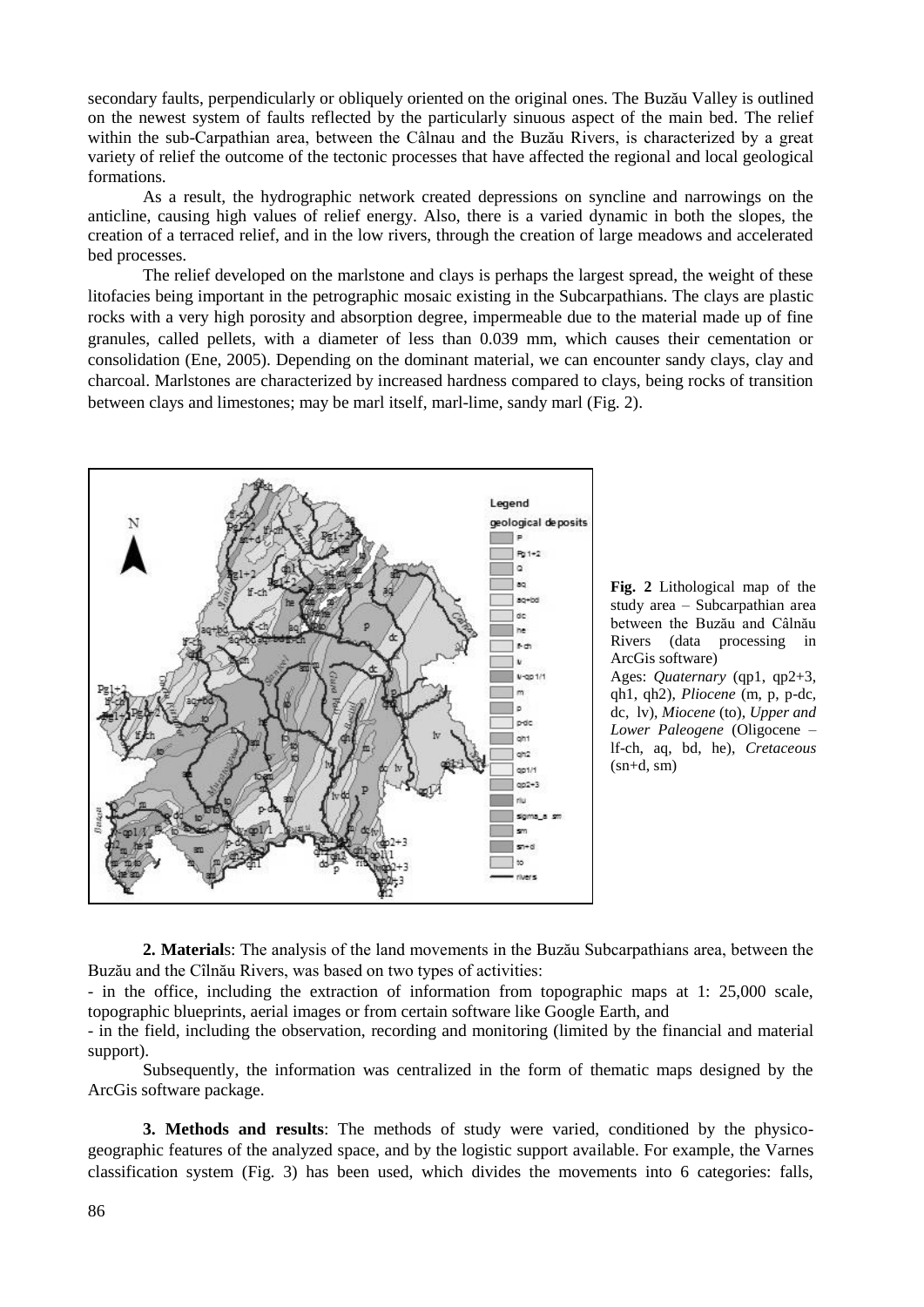topples, slides, spreads, flows and complexes, and which, depending on the mass of the collapsed or slid, is the displacement developed in rock (hard rock), debris (rock fragments) and earth (earthen type). The current paper approaches a brief classification, considering that the field displacements occur under the impulse of gravity, at different speeds. Depending on the speed of travel, we encounter sudden gravitational processes in the Buzău Subcarpathians: collapses, landslides, slope flows and slow gravitational processes (dry drift, freeze-thaw).



**Fig. 3** The classification of landslides (scheme based on Varnes – 1978, source *[http://www.bgs.ac.uk/landslides/how\\_does\\_bgs\\_classify\\_landslides.html](http://www.bgs.ac.uk/landslides/how_does_bgs_classify_landslides.html)*).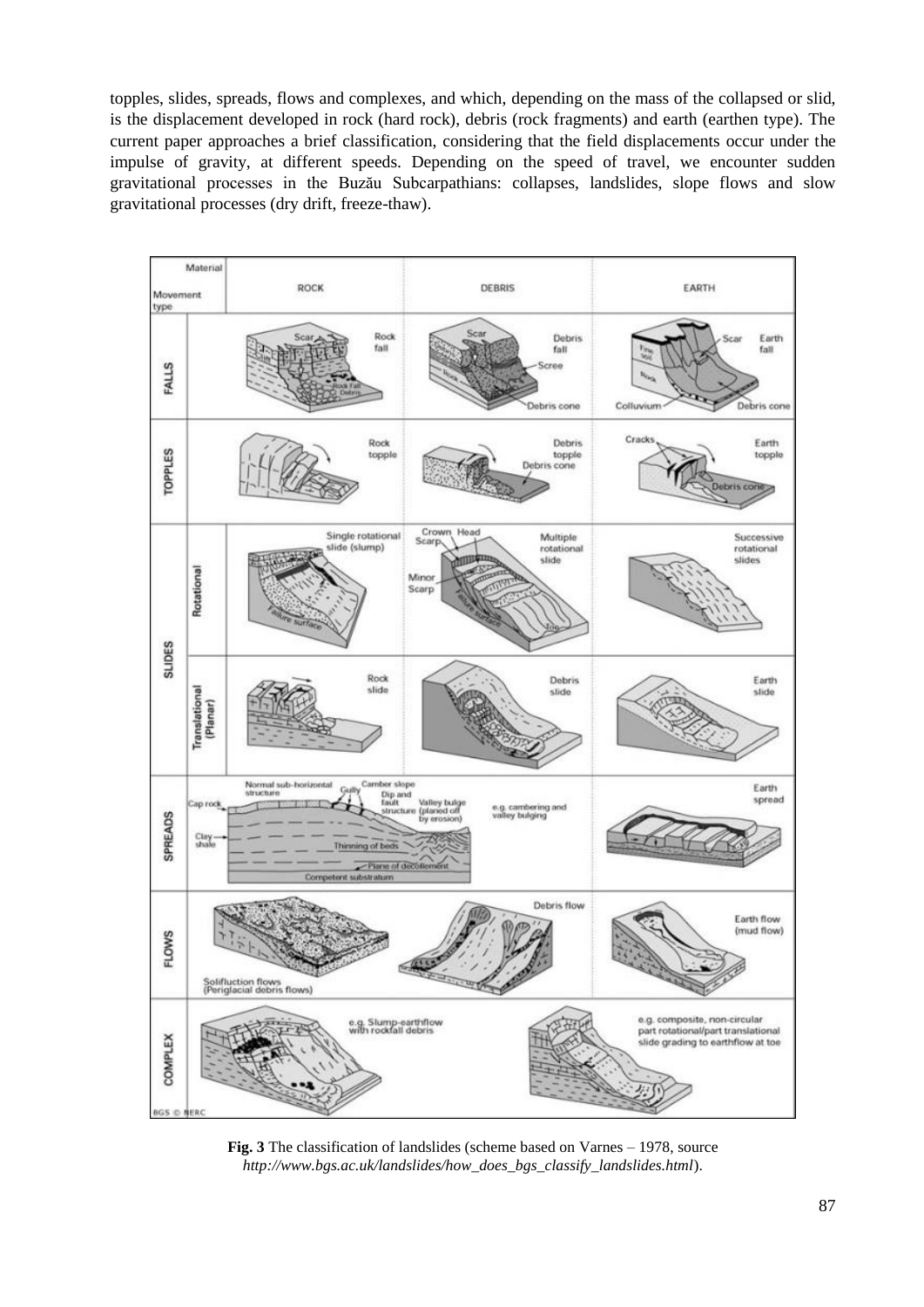The physical and chemical characteristics of rocks, modeling agents and new-tectonic influence are just some of the determining factors in the development of geo-morphological processes and the formation of relief units. This paper deals with some forms of movement, but with a wide spread in the analyzed space, and they are as follows:

**3.1 Bad-lands** are generated by the processes of drainage and sedimentation affecting the clay and marl-stone, with sandy and sandstone interlaces. They accompany the slopes of the tributaries on the left side of the Buzău, but also appear at the base of the internal hills, such as Bisoca Hill, whose slopes are scattered with ravens, drainage ditches to give the specific ruinous appearance, and the landslides further accentuate the dramatic character. The main factors contributing to forming these reliefs are: the tilting of the slopes, the deforestation of the slopes, the torrential precipitations in summer and late spring.

A particular aspect is also determined by the occurrence of salt pits requiring a pseudocarst specific to bad-land areas: horizontal and vertical ballasts, drainage ditches, dissolution alveoli. All these forms are the outcome of the advanced degradation of the land without the protection of the vegetal carpet. Falls occur where the marl strata stand almost upright and are in succession with other harder strata (sandstones, conglomerates), and underlying erosion of the strata occur, or, as the case may be, mechanical disintegration. As a result, in the absence of a support, the layers above collapse under the impulse of gravity (Ielenicz et al., 2013).

Slow movements of land are differentiated according to speed of displacement, so we meet:

**3.2. Solifluctions** occur on most of the slopes of average tilting, used for grazing. These processes are conditioned by the daily freeze-thaw cycle and affect the soil cover. These gravitational movements are invisible to the human eye but affect the field farmland and change the physiognomy of the slopes with a wavy appearance (Grecu, 2018, Florea, 2003). Solifluction terraces represent a more advanced form of land degradation by solifluction and are spread over slopes with tilts larger than 10-12 degrees, with lengths of several tens of meters and widths of 1-2 m.

**3.3. Landslides** are the most widespread Geo-morphological processes in the sub-Carpathian area due to the large expansion of marls and clays. Their complexity gives them the quality of relief forms (Ene, 2005). For example, in the monocline area, genuine landslide valleys are formed, consisting of a spring (the feeding area), the sliding mass (the main course) with variable dimensions and shapes similar to those formed in the mountain glacier space, the sliding cone, formed in the lower part of the slope, and, depending on the consistency and speed of the material, it can take various forms, from the funnel, to the cloths of landslide diluvium.

**3.4. The mud flow (muddy torrent)** show a high degree of spreading and affect important areas of agricultural land. These are a consequence of the water overflow of marls or clays, which exceeds the upper limit of plasticity. The flow rate of the torrents varies depending on the viscosity of the moving material from a few meters per week to a few meters per day. The spreading cone flows to the downstream side and has a sharp 1-2 m. The most representative forms of flow are formed in the external part of the Subcarpathians of the Buzău, in the monocline area. For example, in the Câlnaul Basin, in the Valea Largă-Săruleşti Valley - Salcie Valley, on the right slope to the valley of the Călnău; the flows were formed on the gentle slope of a cuesta, parallel layout, over a distance of about 2 km (The mud flow in Valea Largă-Sărulești-Valea Salciei area). Most of the times, they cross the access roads, temporarily damming the Câlnau river bed; upstream lakes are formed. On the left slope, represented by the forehead of a cuesta, there are deep, topless and rotational slides (Complex landslide with mud flow in Valea Largă-Sărulești-Valea Salciei area).

**4. Discussion**: A rather controversial topic of discussion is given by the age of landslides. For example, the oldest landslides appear to be contemporary to the main relief units, but due to the fact that they no longer function, being basically incorporated into the current relief forms, it is questionable whether they can still be classified as landslides (Fig. 4). One thing is certain, namely, the current slides are grafted on the older landslides, now monitoring their reactivation, amid extreme triggering conditions: intense precipitation, earthquakes, the formation of accentuated slopes, excessive grazing, extreme deforestation (Fig. 5).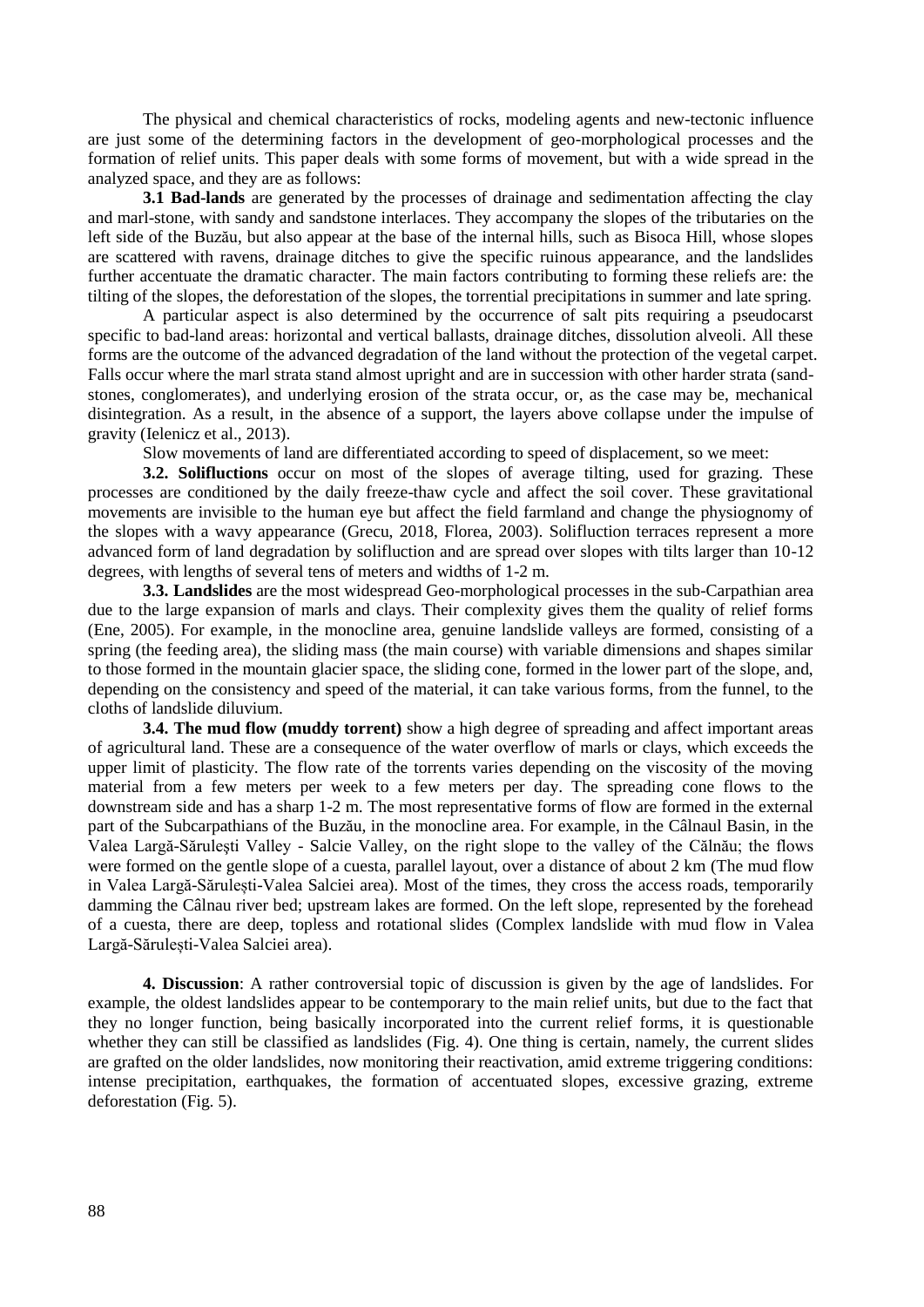

**Fig. 4.** General landslide map of the study - Subcarpathian area between the Buzău and Câlnău Rivers (data processing between 2014-2016).



**Fig. 5.** The forest map of the study area - Subcarpathian area between the Buzău and Câlnău Rivers (Land Cover -2007).

Another subject of discussion refers to the zonal tectonic activity. It plays an important role in the development and orientation of landslides, an example of such being the landsliding in the area of Răteşti Monastery (October 2014, Fig. 6). It developed in the area of a tectonic-erosive depression, located between the Soimului Coast to the west and north, the Coast of Răteşti, to the east and the Buzău Valley, to the south. The depression developed on an inverted fault system, to the north-south and the fall to the west; later, to the south, a series of normal secondary faults appeared, perpendicular to the main fault system, which are set up in steps towards the Buzău Valley. Anyway, the Buzău Valley, especially on the left side, is affected by sliding systems developed on the background of particularly active tectonic activities (Fig. 7).



Fig. 6. Landslide in Rătești – October 2014.